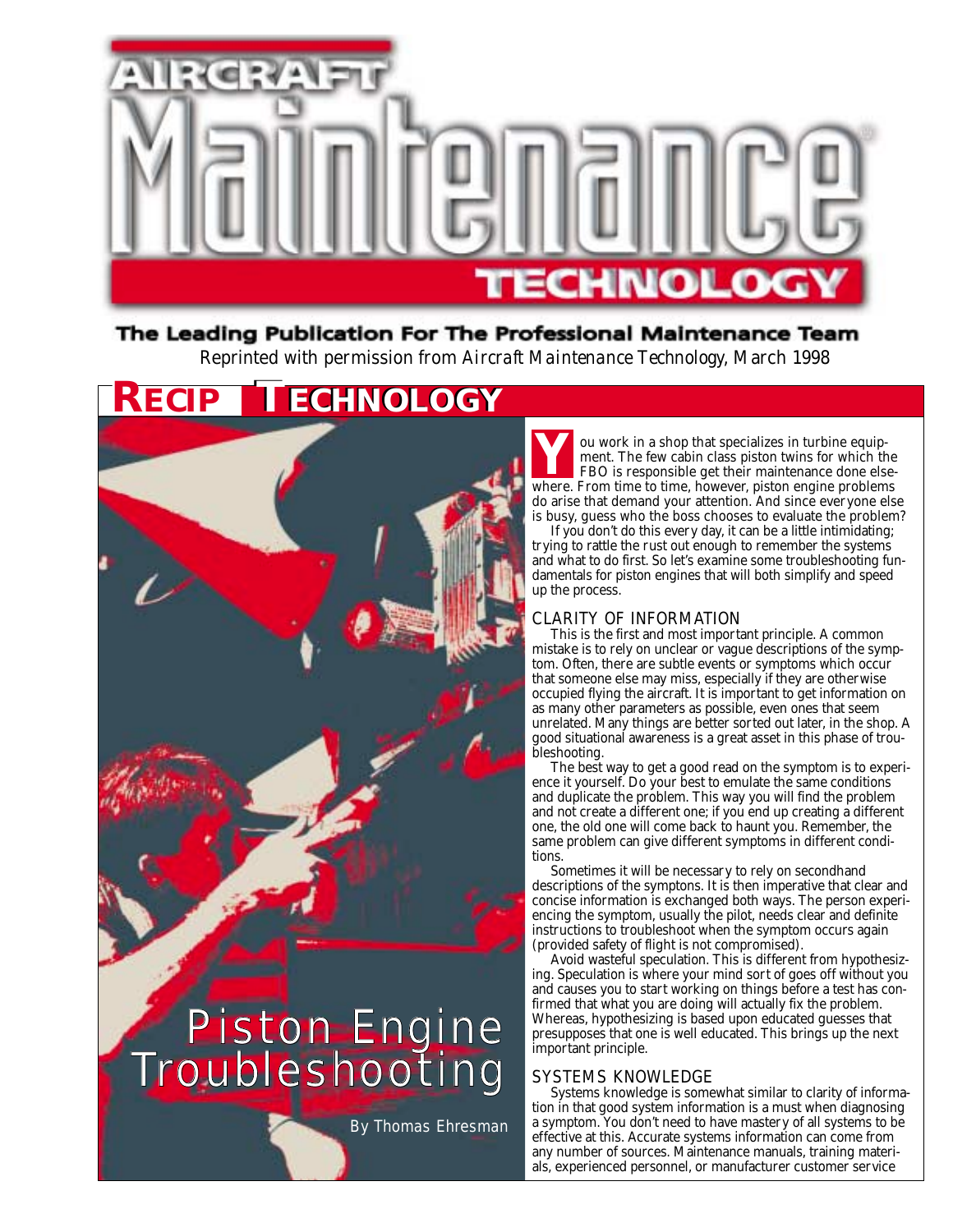

*"Flower pot" for checking magneto to engine timing. Inaccurate timing can give excessive mag drops or high cylinder head temperatures. This is also the preferred timing check method for Continental engines per TCM.*

are some good starting points. Caution: Don't let unqualified sources lead you down the wrong path.

## DIAGNOSIS

At this point, sit down with your systems knowledge (whatever the source) and go through the system operation step by step. Note which component and situation would cause the symptoms you're experiencing. List these possible causes and move to the next step.

## TESTING

Start with the most likely and simple causes first and test to eliminate or confirm them. Tests should be limited in effect to the suspect component. Don't apply a test that involves too many components or you won't narrow your field of suspects. Use as specific of a test as possible; one that will eliminate possible causes. Accurate information is essential throughout this process. Reevaluation may be needed after testing a suspected cause.

If no test indicates the source of the symptom then the dreaded shotgun may be pulled out. Again, limit the replacement of components to those which will affect your symptom. Start with the most inexpensive ones first. If you have access to these components without having to purchase them, or have the ability to return them if not needed, the process will be much cheaper. This one, however, is a time eater. It may take a lot of shop time and shipping charges if it starts to go very far.

There are innumerable problems that can and do occur in piston engines. There is, however, a group of problems that are generally the most common. What follows is an aid to help quickly troubleshoot six frequently encountered problems. We'll call them the top six.

## *1. NO START/HARD STARTING:*

There are three requirements to get an engine to start — fuel (in the right proportion), oxygen (air), and fire (timed spark). If the engine won't run, one of these things is missing.

Air is almost a given. Even with a significant intake obstruction there will be at least enough air getting into the engine to get it to fire at an idle speed. One exception here is a totally sealed off induction. This would most likely occur after the engine has been removed from storage and someone forgot to remove the intake plug. This source of

the no start problem is, however, rarely encountered.

Fuel is a much more common culprit. Over priming an engine will prevent it from firing even once. The presence of a strong fuel smell in the exhaust pipe indicates a flooded engine. Moving the mixture to idle cutoff and throttle to wide open while cranking will solve this one whether you have a carbureted or injected engine. Letting the engine sit for awhile also helps get rid of excessive fuel. Use wide open throttle and mixture idle cutoff while cranking.

Lack of fuel can be just as puzzling. A slight fuel smell in the exhaust pipe can usually tip you off that you need more prime. A note on the Teledyne Continental TSIO-360. These engines take a seemingly excessive amount of prime to start. Fuel may be running out the induction drains but the engine often still does not have enough fuel to start. Best method: one, three second shot of prime and small bursts of the same while cranking.

The last starting requirement can be a little more troublesome. The magneto on a piston engine is designed with a start feature that retards the timing to prevent "kick back" and provides additional energy to the spark event. This additional energy is required because of the slow cranking of the engine during starting. These requirements are commonly achieved in two ways the impulse coupling and the Bendix

"Shower of Sparks."

The engine with an impulse coupling will have a snapping sound while starting. The engine employing the Shower of Sparks system will have a buzzing sound in the cabin whenever the starter switch is activated. Know which system the aircraft has before attempting to start the engine.

The absence of the clicking in an impulse coupling engine denotes a problem with the impulse coupling, probably a broken main or flyweight return spring. This problem requires removal of the magneto(s) with the impulse coupling for repair. If the engine is very cold, stiff oil can also prevent the flyweights from returning to "snap" the coupling. A thorough preheat solves this one.

The absence of buzzing in the shower of sparks system, or the malfunction of the retard points in the magneto, is accompa-



*"Bullet plug" used to set top center with the "flower pot."*



*A cold cylinder exhaust stack just after shutdown indicates the malfunctioning plug or injector. A small amount of water squirted on the stack will steam and possibly boil.*

nied many times by the occasional firing of the engine when you let up on the start switch but no firing when the start switch is engaged. This is because of the grounding of the right and left main breaker points by the start switch when in the start position. When the start switch is returned to the normal position, the mags are back in the "both" position. (This is also true of Shower of Spark systems with separate mag switches. The R & L main breaker points ground with the start switch engaged.) Since the engine is still turning at this instant, a cylinder at or slightly after normal firing position may fire and even allow the engine to start. If the Shower of Sparks unit is not buzzing, the unit needs repair or replacement. If there's "buzz" but no spark, check the continuity and points in the retard system.

Hot starts can be troublesome if you're not experienced with the procedures for the particular engine fuel system. Space doesn't allow for the discussion of this problem here. Consult the Pilots Operating Handbook or engine operators manual for specifics.

Another common problem encountered is magneto timing. If the engine has just shown up from the overhaul shop or maintenance has just been performed on the magneto, look for these symptoms and their source problems.

Kickback is caused by the start firing event happening too soon, before the piston reaches top center. The usual causes here are: improper retard point timing (Shower of Sparks system) or improper magneto to engine timing (Shower of Sparks and impulse couplings).

If no firing by the engine is observed at any time, but you know the magneto is firing (don't use your tongue), the probable cause is the magneto-to-engine timing 180 off. When the "flower pot" method is used it is not too difficult to set timing to before top center on the exhaust stroke instead of the compression stroke.

## *2. MISS/ROUGH RUNNING:*

The two most common sources of this symptom are ignition misfire and clogged fuel injector. The misfire most usually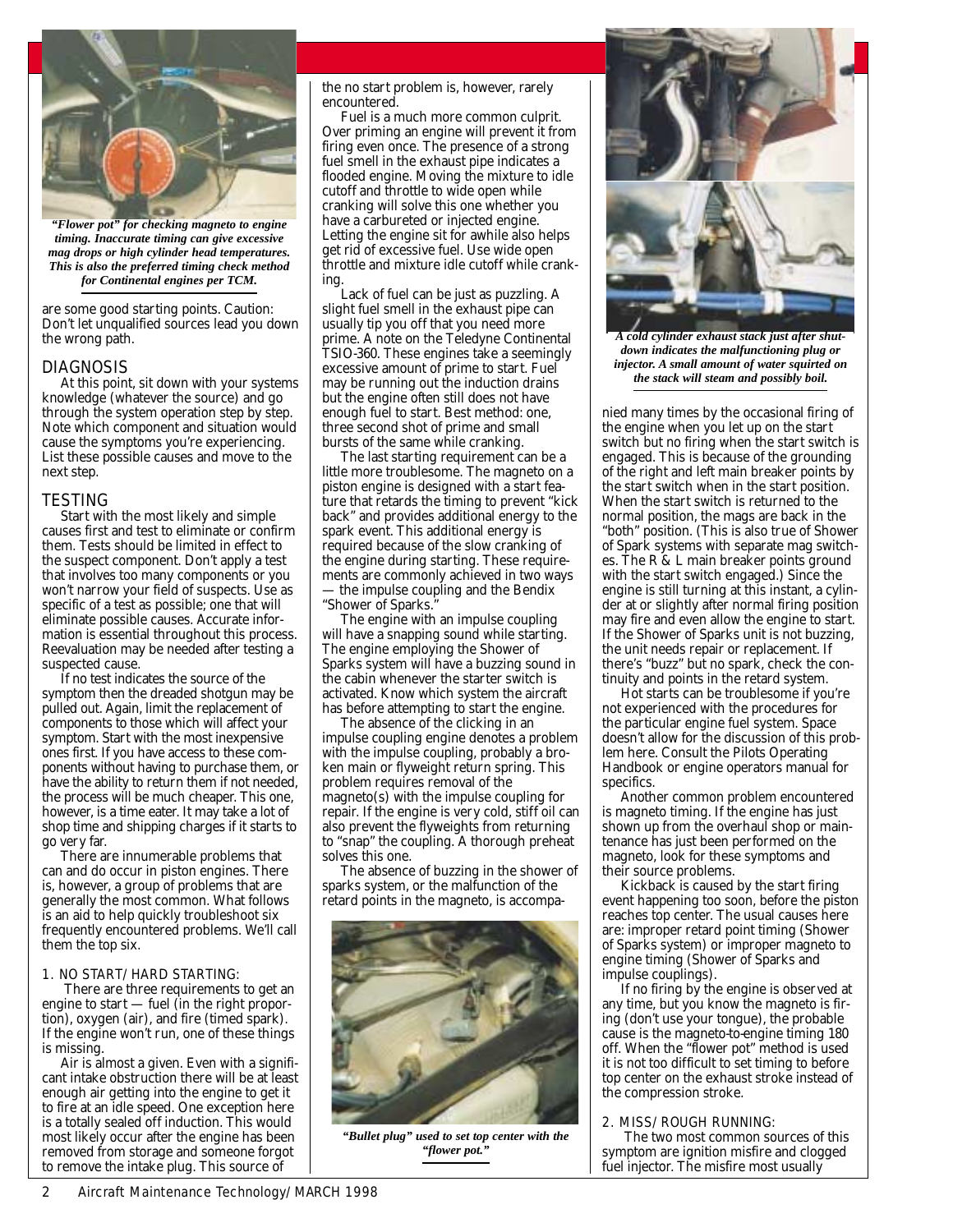shows up on the preflight mag check. To find the offending plug, run the engine on the magneto with the bad drop. If a four or six point EGT/CHT system is installed, note the cold cylinder. Trace the ignition lead back to the magneto with the miss. That plug circuit (plug, high tension lead, or tower in the distributor block) has a short or open. The most common cause here is a dirty/bad spark plug or a chaffed ignition lead.

A clogged injector will act very similar to the misfire. The miss is always apparent if the injector is fully clogged (or nearly so). If the injector is partially clogged, the miss will show up while leaning the engine for cruise. (On the multiple point EGT check for a very early peak and a higher head temperature on one cylinder.) In either case, run the engine in the configuration with the noted miss (rich or leaned out) and note the cold cylinder the same as you would for a misfire. Hint: If the aircraft is not equipped with a four or six point  $EGT/CHT$  or some of the probes aren't working, run the engine in the configuration with the noted miss. While running with the noted miss or immediately after engine shutdown, use a squirt gun or bottle and squirt a small, fine stream of water on each exhaust collector approximately one inch from the cylinder exhaust port. The cylinder with the miss will show up with a much colder exhaust collector at this point.

Another common malfunction that is



*A small amount of water squirted on firing cylinder's exhaust stack will ball, sizzle, and immediately fall off stack.*

difficult to troubleshoot on the ground is the altitude miss. This is where a plug circuit will misfire only when the aircraft is at or above a certain altitude. If the aircraft has the four or six point EGT/CHT, you can find this one in the air. If not, the "shotgun" method should be used on the ignition system.

The most common culprit is large plug gaps. Clean, gap, and test all the plugs. Also, test the ignition high tension lead harness with a high tension lead tester. Check the distributor block for cleanliness, tracking, and cracks.

If none of these are the problem, other but less common sources are things such as improper E-gap (magneto internal timing) and weak rotating magnets or coils. For these internal mag problems, the magneto(s) must be removed and troubleshot on a test bench. Note of caution: Do not attempt to do in-flight mag checks for high altitude miss diagnosis. Very often high altitude misses turn into crossfires. Crossfire is when the electrical energy from a miss-fire finds a path of least resistance in one of the electrodes next to it. A mag check while attempting to diagnose which magneto is miss/crossfiring can literally blow the exhaust system into pieces. This is especially true of turbo-charged engines. Mag checks at even low cruise power settings will over temp most cylinder and exhaust components.

A note on bad mag checks for Cessna 180/182s. In very cold weather the O-470 will show bad mag checks (200-300 rpm drop). This is because of the poor fuel atomization in very cold air. Try pulling the carb heat on, releaning (if altitude requires) and rechecking. Rough running of these engines during cruise in cold weather can sometimes be cured by flying with carb heat on to bring induction air temperatures back up to normal. A carb air temp gauge is perfect for this malady.

#### *3. HIGH CYLINDER HEAD TEMPERATURE:*

You may have run into this with a partially clogged injector. If not, try these other sources. Baffling: Bad inter-cylinder or cylinder head baffling can cause localized cooling air loss. Check for stiff or loose baffle seals.

The classic birds' nest is often a common culprit here too. A healthy starling can build a very effective air block in 15 to 30 minutes.

If a cylinder has recently been changed, expect higher head temps on that cylinder for the next 30 to 50 hours of operation.

If all the head temps are high look for a more generalized problem. Check for numerous gaps and holes in the baffling. A small air leak goes a long way in dropping the cooling air pressure and causing temperatures to rise. Also, check the cowl flaps for proper rigging. Some models of aircraft have different cowl flap rigging for different years and engines in the same model.

Another, but less common cause of high cylinder head temps, can be magneto



*External damage to a magneto caused by chaffing screw and aggravated by internal arcing and burning of the coil.*



*Cracked and burned coils, such as that pictured here, will often show up only at altitude as altitude misses. Without an external damage indication, these can usually be found best by disassembly or bench check of the mags.*

to engine timing. Advanced timing is generally characterized by smaller than normal mag drops and higher than normal cylinder head temperatures. A simple timing check will confirm or eliminate this one.

#### *4. HIGH OIL TEMP:*

High cylinder head temperatures and high oil temps often go together. In this case look for the common causes of both: bad or damaged baffling or its seals, cowl flap rigging, mag timing, or cooling air blockage.

If just the oil temp is high and cylinder head temps are normal, look for these common sources:

Birds are culprits here, too. A favorite spot for nests is the pockets formed above or in front of the oil cooler. Rags or other debris also lodge here easily. The oil cooler to baffling seal is also important. Air going around instead of through the cooler cuts down on the volume and velocity of the flow through the cooler as well as the cooling air pressure in front of it.

Dirty or excessive paint on the fins will slow heat conductivity and allow the temperature to rise more than normal also. This one will be seen mostly on hot summer days where the cooler needs all the help it can get. A quick visual inspection will cue you to this culprit.

Another common source here is what's called the "Vernatherm" or temperature bypass valve. This unit is a thermostatic valve that works much the same as the coolant thermostat in your car or truck. As the oil gets hotter, the valve closes harder, forcing more oil through the cooler.